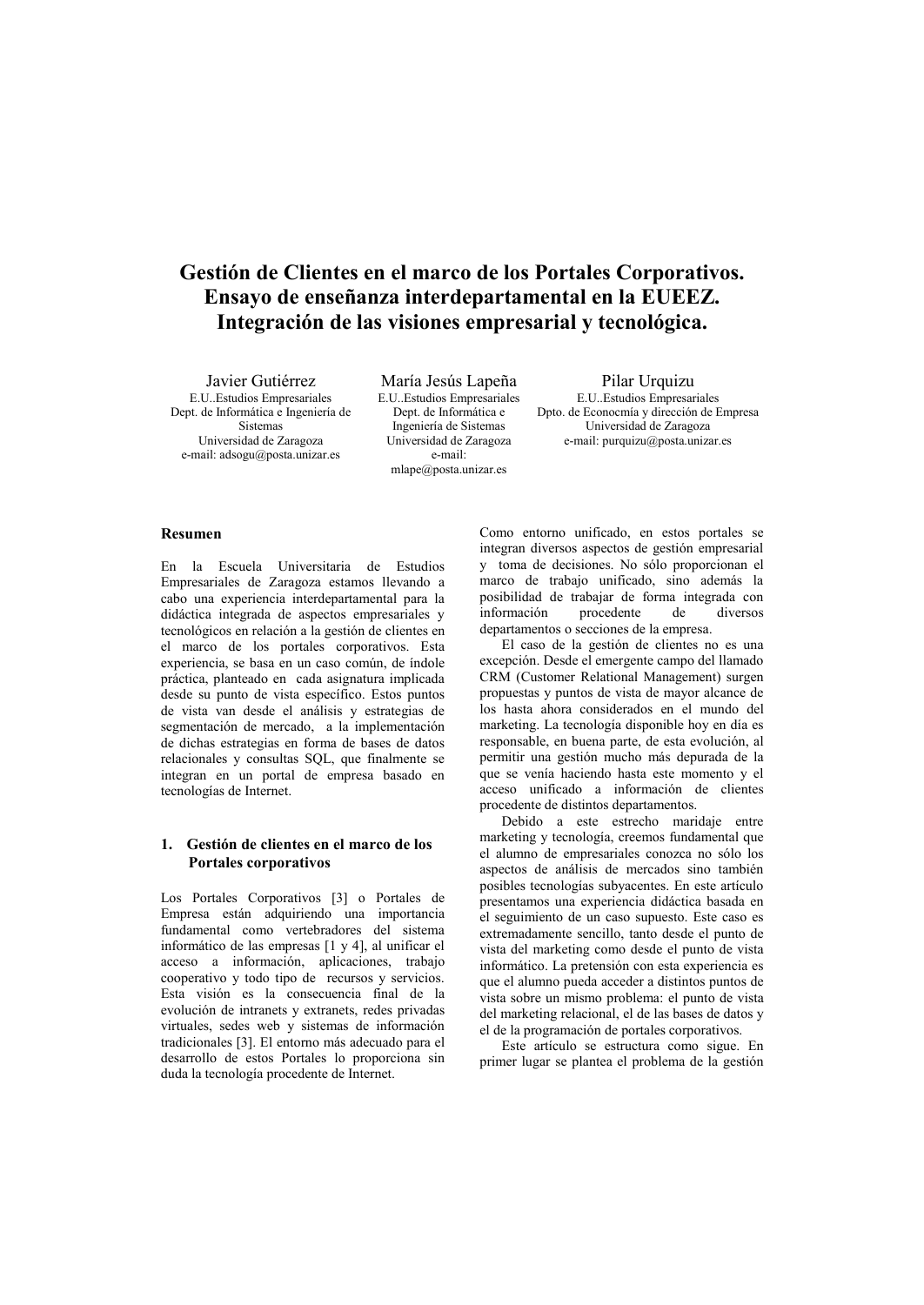#### Tecnologías de la información en la gestión empresarial

de clientes en el marco de los portales cornorativos

En el segundo apartado presentamos la didáctica de esta gestión en nuestra escuela, didáctica que desarrollamos mediante un caso de segmentación de mercado, de forma integrada desde dos departamentos y cuatro asignaturas. En este capítulo se destaca además la importancia de integrar conocimientos conceptuales del dominio de la empresa con conocimientos tecnológicos de Sistemas de Información e Internet. Los apartados tercero, cuarto y quinto presentan las diferentes asignaturas implicadas en esta experiencia, así como la relevancia del problema en cada una de las asignatura y particularmente cómo se enmarca en ellas el caso de ejemplo. En el apartado sexto hacemos una valoración de nuestra aproximación didáctica y presentamos nuestras ideas sobre futuras actuaciones en didáctica integrada.

#### 2. Presentación del caso de ejemplo

En nuestra didáctica integrada suponemos la existencia de una empresa mediana dedicada a la venta de material para deportes de aventura y de naturaleza, y a la organización de actividades guiadas en ese ámbito.

Esta empresa tiene un portal corporativo donde se integra un módulo de toma de decisiones y en particular un modulo de gestión de clientes y segmentación de mercado. Nuestro interés en este momento se centra en agrupar a los clientes de nuestro negocio en dos segmentos, con el objetivo de difundir selectivamente información sobre actividades guiadas. Nos referiremos a estos dos segmentos como "clientes de turismo activo" y "clientes de deporte de riesgo".

Para realizar esta segmentación tendremos en cuenta diversas características de nuestros clientes, tales como las actividades en las que hayan participado previamente, o el tipo de material que hayan adquirido en nuestra tienda. Para ello utilizamos información procedente de diversos departamentos de la empresa: tienda, actividades y gestión de clientes (esta integración de información procedente de actividades diversas de la empresa es una de la características fundamentales, si no la más importante, de los portales corporativos.)

El alumno deberá establecer rangos de valores para las variable determinantes de los segmentos de mercado, tras haber comprendido por qué se han escogido esas variables y no otras. Esto lo realizará en el ámbito de las asignaturas del Departamento de Economía y Dirección de Empresa. En las asignaturas del Departamento de Informática e Ingeniería de Sistemas realizará una implementación de estas reglas. En la asignatura Informática II el alumno creará una base de datos adecuada para recoger la información de clientes. productos y actividades, así como las sentencias SOL y formularios necesarios para implementar las reglas y la asignación de valores a las variables. Finalmente, en la asignatura de Lenguajes de Programación integrará esta base de datos como parte del Portal Corporativo, permitiendo que cualquier usuario autorizado del consultas  $Partal$ pueda ejecutar las correspondientes a las reglas y en su caso modificar las propias reglas o sus variables.

### 3. Gestión de clientes (visión empresarial)

En la docencia impartida desde el Departamento de Economía y Dirección de Empresas tienen una relevancia particular los aspectos relacionados con la aplicación de las nuevas tecnologías al marketing, fundamentalmente porque permiten profundizar en el conocimiento y tratamiento de la información sobre los clientes para realizar una gestión más depurada.

 $Eeta$ conocimientos decarrollan  $\mathbf{e}$ fundamentalmente en dos asignaturas: Procesos Básicos de Producción y Análisis de Mercados. En este marco se concede especial importancia a la Gestión Relaciónal de Clientes (CRM, Customer Relational Management) o Marketing Relacional. En este sentido resulta especialmente importante conocer cómo realizar una adecuada segmentación de mercado. El propósito de esta segmentación es realizar un marketing selectivo que fidelice a los clientes y permita aumentar la cuota de mercado.

Hay que destacar la importancia de definir correctamente el problema y comprender la necesidad de la tecnología para implementar segmentaciones adecuadas que permitan personalizar las estrategias de Marketing y crear relaciones a largo plazo con los clientes.

### 550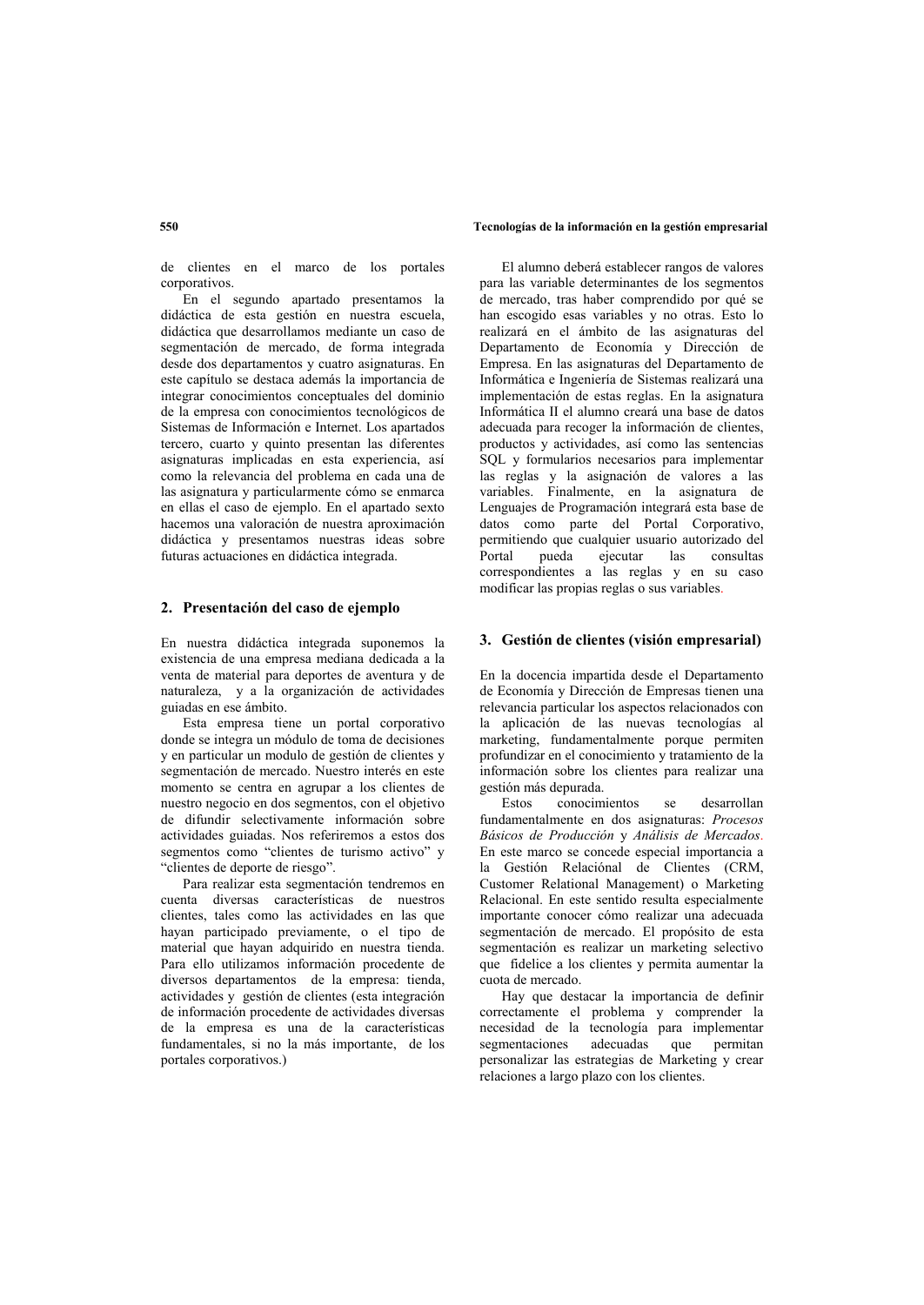### IX Jornadas de Enseñanza Universitaria de la Informática

El alumno deberá comprender, guiado por el profesor, cuáles son las variables a tener en cuenta para realizar dicha segmentación, y determinar qué intervalos de valores son los que permitirán realizar dicha segmentación de forma adecuada.

A continuación mostraremos un ejemplo de uno de los posibles resultados de dicha segmentación. A este resultado se ha llegado después de un análisis en el que se han determinado cuáles son las variables que es preciso tener en cuenta (propuesto por el profesor) y posteriormente qué rango de valores va a ser el que nos proporcione la segmentación deseada. Análisis más completos y realistas darán resultados más complejos. Hay que tener en cuenta que se trata de un ejemplo muy sencillo, debido sobre todo a que se pretende que el alumno pueda encontrar el hilo de continuidad de su análisis con su confección informática como una base de datos en un portal corporativo.

Determinación del segmento de "clientes de turismo activo'

- Clientes que han contratado cualquier actividad comprendida en las modalidades de : "Excursión ecuestre", "Itinerario botánico", "Senderismo"
- Clientes que han adquirido productos de alguna de estas secciones: "Senderismo"

Determinación del segmento de "clientes de deporte de riesgo"

- Clientes que han contratado cualquier actividad comprendida en las modalidades de: "Escalada". "Esauí  $de$ montaña". "Expedición"
- Clientes que han adquirido productos de alguna de estas secciones: "Escalada". "Esqui

## 4. Bases de datos (nivel tecnológico)

En la asignatura Informática II abordaremos todo lo concerniente al diseño y desarrollo de bases de datos referente al caso que nos ocupa. De hecho. esta asignatura está centrada en el estudio de las bases de datos, ya que es obvia su importancia en el mundo de la empresa actual.

La asignatura tiene una parte teórica, en la que se explican conceptos y nociones fundamentales y se tratan todos los aspectos teóricos relacionados con el análisis y diseño de bases de datos. Tiene también una parte práctica, que se desarrolla en paralelo a la parte teórica, que tiene como objetivo concreto la implementación de bases de datos en Access. Aunque de forma simplificada y siempre en un nivel básico acorde a nuestras necesidades y posibilidades, se abordará cada una de las fases del ciclo de vida de las bases de datos: análisis, diseño, desarrollo, pruebas y mantenimiento. Se insistirá siempre en la importancia de seguir un método, y en la necesidad de hacer un control de calidad y generar una correcta documentación.

El enfoque que damos al estudio de las bases de datos viene dado por el entorno en el que se encuadra la asignatura: la diplomatura en empresariales; por ello, los ejemplos y casos que se desarrollan corresponden al entorno empresarial, tratando de buscar el equilibrio entre problemas clásicos de gestión y problemas emergentes como CRM.

En el caso del ejemplo (Gestión de Clientes en el marco de los Portales Corporativos) los alumnos construirán una base de datos y almacenarán los datos correspondientes a clientes, productos y actividades en sendas tablas, con la siguiente estructura (a modo de ejemplo):

| <b>用 clientes: Tabla</b> |                    |  |
|--------------------------|--------------------|--|
| Nombre del campo         | Descripción        |  |
| cod cli                  | Código del cliente |  |
| apel1                    | Primer apellido    |  |
| apel2                    | Segundo apellido   |  |
| nom                      | Nombre             |  |
| correo e                 | Correo electrónico |  |
| tel                      | Teléfono           |  |
| dir                      | Dirección          |  |
| edad                     | edad               |  |

| <b>用 productos: Tabla</b> |                     |  |
|---------------------------|---------------------|--|
| Nombre del campo          | Descripción         |  |
| cod prod                  | Código del producto |  |
| denom                     | Denominación        |  |
| marca                     | Marca               |  |
| seccion                   | Sección             |  |
|                           |                     |  |

Los posibles valores de la sección son:,<br>"Senderismo", "Escalada" y "Esquí".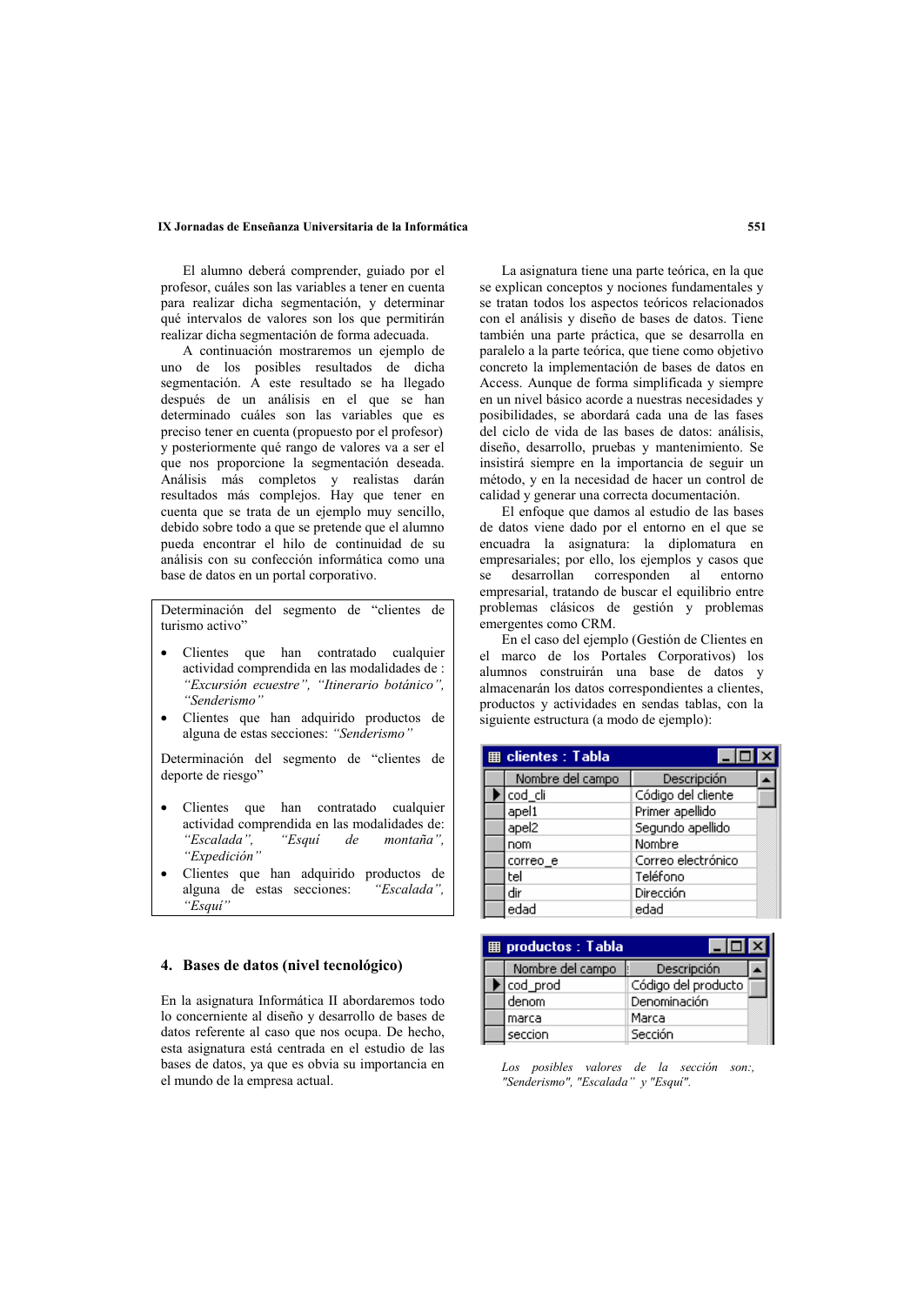#### Tecnologías de la información en la gestión empresarial

|  | <b>■ actividades: Tabla</b> |                        |
|--|-----------------------------|------------------------|
|  | Nombre del campo :          | Descripción            |
|  | cod act                     | Código de la actividad |
|  | fecha                       | Fecha                  |
|  | lugar                       | Lugar                  |
|  | mod                         | Modalidad              |
|  |                             |                        |

Los posibles valores de la modalidad son:<br>"Excursión ecuestre", "Itinerario botánico", "Senderismo", "Escalada", "Esquí de montaña" y "Expedición".

El diseño de estas tablas y los datos a considerar será el primer problema a resolver por los alumnos, una vez hayan decidido las variables a tener en cuenta para llevar a cabo la segmentación de mercado.

Tienen que construir, además, otras dos tablas que representan las relaciones de los clientes con las actividades y con los productos. El alumno creará las restricciones de clave foránea necesarias.

| Nombre del campo  : | Descripción           |  |
|---------------------|-----------------------|--|
| cod cli             | Código de cliente     |  |
| lcod act            | Código de la activida |  |

| 用 ClientesYProducos : Tabla |                     |  |
|-----------------------------|---------------------|--|
| Nombre del campo            | Descripción         |  |
| lcod cli                    | Código de cliente   |  |
| lcod prod                   | Código del producto |  |

Asimismo, los alumnos deberán diseñar e implementar consultas y formularios sobre dichas tablas, construyendo soluciones integradas para la gestión de clientes. Como tema colateral, a lo largo de todo el desarrollo, se insistirá particularmente en considerar con especial interés el tema de la interfaz de usuario, aplicando normas de estilo que nos lleven a diseños de calidad.

A modo de ejemplo, la implementación como SQL de la primera de las cuatro reglas del apartado anterior sería así:

| SELECT clientes.*                   |       |      |
|-------------------------------------|-------|------|
|                                     |       |      |
| FROM clientes                       | INNER | JOIN |
| <i>(actividades</i>                 | INNER | JOIN |
| ClientesYActividades                |       | ON   |
| actividades.cod act                 |       |      |
| ClientesYActividades.cod act)       |       | ΩN   |
| clientes.cod cli                    |       |      |
| ClientesYActividades.cod cli        |       |      |
| WHERE                               |       |      |
| (((actividades.[mod])="Excursión    |       |      |
| ecuestre"                           |       | Or   |
| (actividades.[mod])="Itinerario     |       |      |
| botánico"                           |       | Or   |
| (actividades.[mod]) = "Senderismo") |       |      |
|                                     |       |      |

Una vez diseñadas las consultas, se construirán formularios como éste que nos permitan seleccionar los datos de los clientes requeridos:

| Códino      | Primer apellido                                                                                                        | Segundo apellido | Nombee                       | e mail                  | Teléfono    | Dirección                                                                                                  | Fecha nac  |
|-------------|------------------------------------------------------------------------------------------------------------------------|------------------|------------------------------|-------------------------|-------------|------------------------------------------------------------------------------------------------------------|------------|
| <b>COU2</b> | Bueno                                                                                                                  | Casado           | Angel                        | buca@uniow - 374364758  |             | Gran Via. 27                                                                                               | 12/3/60    |
| licono      | <b>Beltiko</b>                                                                                                         | <b>Anba</b>      | <b>Luis</b>                  | bally piece es          | 376345432   | Santander, 23                                                                                              | 30/3/62    |
| [0100]      | <b>ANNA2</b>                                                                                                           | Requeno          | <b>LAnk</b>                  | affirmances.            | 27433544    | Марке, 37                                                                                                  | 15/3/70    |
| 1122        | lval:                                                                                                                  | Pérez            | Artonio                      | VD/Punicar.es 976556677 |             | Constitución, 21                                                                                           | 9/6/75     |
| <b>D233</b> | Zapata                                                                                                                 | Алоро            | <b>Bernando</b>              | <b>ENRUGEN AL</b>       | F611496.072 | <b>San Gt. 12</b>                                                                                          | $31/3/8$ . |
| <b>Draw</b> | Bug                                                                                                                    | <b>DANS</b>      | <b>Maleo</b>                 | sa Ghumibar, et         | 976345623   | Albanda 2                                                                                                  | 17/3/98    |
| <b>RSC</b>  | <b>Rivico</b>                                                                                                          | Cuenca           | Cretina                      | bollkunizar.es          | 974776455   | Gratea 20                                                                                                  | 12/3/69    |
| 5679        | Gómez                                                                                                                  | Lostal           | Marla                        | d/Pungar es             | 941223311   | Ponillo, 9                                                                                                 | 12/3/95    |
| F80%        | Sanz                                                                                                                   | Ruiz             | Laura                        | <b>IN MISSION</b>       | 976761235   | Lugo, 3                                                                                                    | 3/3/60     |
|             | Clientes de turismo activo<br>Interesador en actividades de<br>Exceursión equestre, Itinerario Bolánico<br>o Sardwinno |                  | <b>Todos los</b><br>clientes |                         |             | Clientes de deporte de riesgo.<br>Interesados en actividades de Escalada.<br>Esqui de montaña o Expedición |            |
|             | Interesados en productos de la sección<br>de Senderismo                                                                |                  |                              |                         |             | Interesados en productos de la sección<br>de Escalada o Esqui                                              |            |
|             |                                                                                                                        |                  | <b>SALIR</b>                 |                         |             |                                                                                                            |            |

Hay que decir además que el desarrollo de esta base de datos en el entorno de la asignatura Informática II va más allá de lo estrictamente necesario para la experiencia interdepartamental del caso ejemplo. Así, todas las consultas y formularios se integrarán en una completa aplicación de gestión de clientes, para cuya construcción los alumnos han de poner en práctica todos los conocimientos que han ido adquiriendo en la asignatura.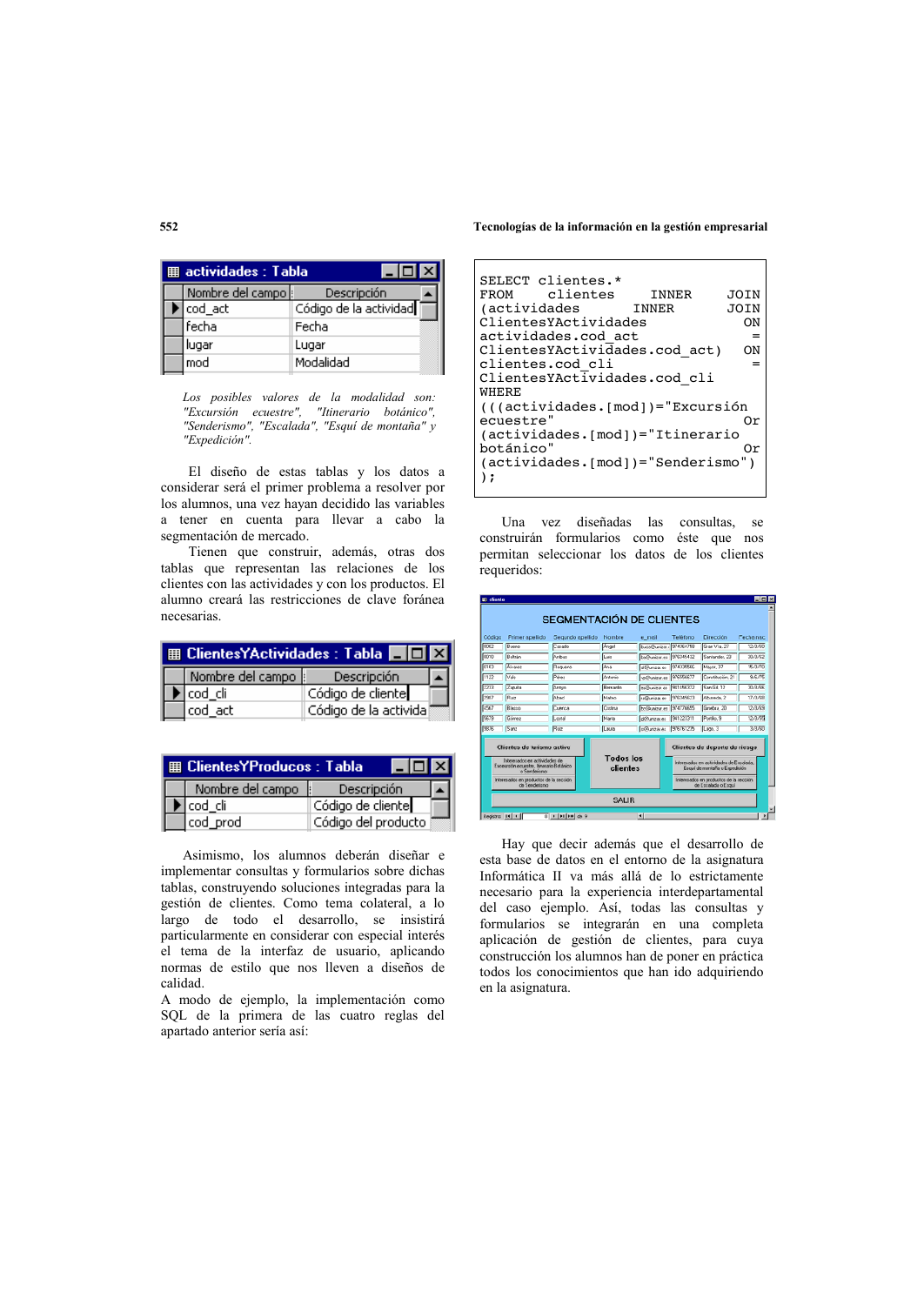## 5. Programación de Portales (nivel tecnológico)

En la asignatura de Lenguajes de Programación se estudia el desarrollo de portales como herramienta integradora. Se trata de una asignatura predominantemente práctica, en la que el desarrollo de un portal justifica la exposición teórica de los temas propuestos para la asignatura.

En una primera unidad didáctica se enmarca el problema de la programación y la creación de portales en el ámbito de la empresa, justificando las distintas tecnologías estudiadas desde su uso para marketing, gestión de decisiones, venta online, recopilación de información de clientes y trabajo cooperativo. En sucesivas unidades se hace una introducción tecnológica a Internet Buscadores Web, codificación HTML y uso de editores web. Como complemento a estos conceptos se introducen nociones de multimedia v estilo de diseño. Otro capítulo importante del programa consiste en la presentación de una Metodología de Desarrollo de Sedes Web, que resulta de la simplificación de las principales Metodologías de Sistemas de Información utilizadas hoy en día.

La parte más directamente implicada en el problema de la programación en entornos de red trata sobre arquitecturas cliente servidor y la programación en ambos lados, ofreciéndose conocimientos básicos de JavaScript para la programación del lado cliente. En cuanto a la programación de lado servidor se centra la atención en el problema de las Bases de Datos, orientándose hacia la tienda virtual y las bases de datos de clientes y de control de productos. Para ello se estudian formularios web  $\hat{v}$  nociones muy básicas de servidores web y ASP.

La práctica del curso consiste en el desarrollo guiado mediante especificaciones detalladas, de una Sede Web en sentido muy amplio, que puede ser concebida como un pequeño portal. Esta Sede está inspirada en un caso real de negocio virtual de gran resonancia nacional, barrabes.com. En esta Sede o portal se desarrollan varios módulos, funcionando a un tiempo como Intranet. Extranet y Sede Web. Se concede gran importancia al problema del acceso a bases de datos a través de Internet

En este contexto el caso práctico que presentamos en este artículo aparece como una

práctica más de las realizadas durante el curso. consistiendo en el trabajo con los elementos necesarios parta realizar el acceso: creación de formularios web, comprensión de un pequeño script ASP que permite la consulta a la base de datos y finalmente la colocación de la base de datos Access en el servidor web (IIS). A partir de este momento el alumno puede efectuar las consultas preparadas, a través de una página web integrada en el portal.

En el desarrollo de esta práctica el alumno desarrollará una página HTML con formularios. uno para cada consulta deseada. Cada uno de estos formularios tiene un campo oculto, con una sentencia SOL. A modo de ejemplo presentamos el formulario correspondiente a la sentencia SOL mostrada en el capítulo anterior

| <b><form< b=""><br/>action="http://usuario-</form<></b>                             |
|-------------------------------------------------------------------------------------|
| yujce0t/crm/consulta.asp"                                                           |
| method="post">                                                                      |
| Clientes que han contratado                                                         |
| cualquier actividad comprendida                                                     |
| en las modalidades de:                                                              |
| <i>'Excursión ecuestre',</i>                                                        |
| 'Itinerario                                                                         |
| botánico', Senderismo'<br>                                                          |
| <input <="" th="" type="hidden"/>                                                   |
| name="SentenciaSOL"                                                                 |
| value="SELECT clientes.* FROM                                                       |
| (actividades INNER JOIN                                                             |
| ClientesYActividades ON                                                             |
| actividades.cod act =                                                               |
| ClientesYActividades.cod act)                                                       |
| INNER JOIN clientes ON                                                              |
| ClientesYActividades.cod cli =                                                      |
| clientes.cod cli WHERE                                                              |
| (((actividades.mod) = 'Excursión                                                    |
| ecuestre')) Or                                                                      |
| $((cctividades.mod) =$                                                              |
| 'Itinerario botánico')) Or                                                          |
| $((cctividades.mod) =$                                                              |
| 'Senderismo'))">                                                                    |
|                                                                                     |
| <input type="submit" value="Ver&lt;/td&gt;&lt;/tr&gt;&lt;tr&gt;&lt;td&gt;listado"/> |
| $\langle$ /FORM $\rangle$                                                           |

Las sentencias SOL utilizadas para construir los formularios de esta página serán las que el alumno ha desarrollado en la asignatura Informática II. El aspecto de la página Web que debe desarrollar es el siguiente: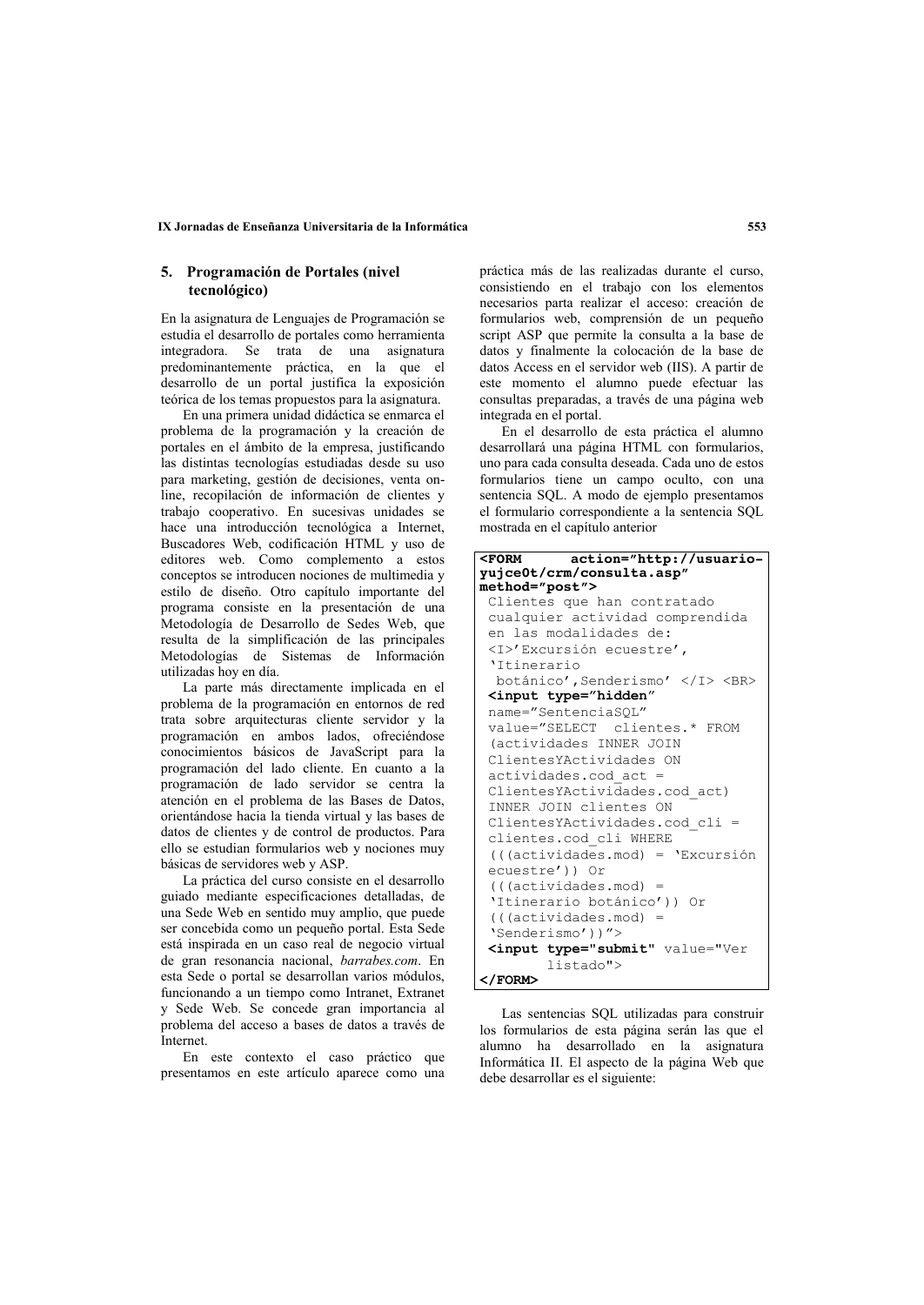Tecnologías de la información en la gestión empresarial

| <b>HER CO O 13 ONING</b>                      | * [peok 2] Vis Vaustrozalt/releperator/Informatily/debt  Inequ                                                                                  |
|-----------------------------------------------|-------------------------------------------------------------------------------------------------------------------------------------------------|
| Heats & Hondardshi & Pennship stude & Divises |                                                                                                                                                 |
|                                               | Segmentacion de clientes                                                                                                                        |
|                                               | - Clientes de turismo activo                                                                                                                    |
| Verbusse                                      |                                                                                                                                                 |
| Van Semate 1                                  | - Clertes que has contratado cualquer actividad comprendida en las modalidades de Elecársido ecuestre".<br><b>Energy Dolatico', Senderismo'</b> |
| Variation (1)                                 | - Clientes que han adquindo productos de alguna de estas secciones: Saindanono                                                                  |
|                                               | . Clientes de deporte de riesgo                                                                                                                 |
| <b>Shritcher</b>                              |                                                                                                                                                 |
| montaña". Tivoedición<br>Van Sumudu           | - Chertes due han contratado cualquier artividad comprendida en las modalidades de "Elicetede". Eligo/ de                                       |
|                                               | » Clientes que han adquirido productos de alguna de estas secciones. Escalada", Esqui".                                                         |

Los formularios de esta página llaman a un script ASP que establece una conexión con la base de datos Access. El script recoge la sentencia SQL que le ha enviado el formulario Web y la envía a la base de datos. Con el resultado de la consulta. el script genera una página Web que es devuelta al cliente. La base de datos consultada es la que el alumno ha creado en la asignatura Informática II. No se le pide al alumno que programe este script, sino sencillamente que lo comprenda y sepa realizar alguna pequeña modificación en él:

```
<HTML><HEAD><TITLE>Listado de
clientes seleccionados por
criterio</TITLE></HEAD><BODY>
\langleDim laSentencia
laSentencia =
Request. Form ("SentenciaSQL")
Set \nconexion =CreateObject ("ADODB.Connection")
conexion.Open
"PROVIDER=MICROSOFT.JET.OLEDB.4.0
; DATA SOURCE=
C:\WebShare\Wwwroot\crm \crm.mdb"
Set misDatos =
conexion. Execute (laSentencia)
Response. Write
("<CENTER><H1>Listado de clientes
seleccionados por
criterio</h1><table BORDER=2
WIDTH = '100%' > </CENTER")
Response. Write ("<tr><td>" & "
APELLIDO1 " & "</td><td>" & "
APELLIDO 2 " & % " <td> " & "NOMBRE " & "</td>" & "<td>&nbsp;"
```

```
& N "CORREO" & N "</td></tr>")
while (not misDatos.Eof)
Response. Write ("<tr><td>&nbsp;" &
misDatos("apell") &
"</td><td>&nbsp;" &
misDatos("apel2") & "<td>&nbsp;"
& misDatos("nom") & "  </td>"
& "<td>&nbsp;" &
misDatos ("e mail") &
"nbsp: </td> </tr> </tr>hr>"
      misDatos.MoveNext
wend
Response. Write ("</TABLE>")
conexion.Close
Set conexion = Nothing
\approx</BODY></HTML>
```
De esta forma el alumno ha utilizado las sentencias SQL que va había realizado, insertándolas en formularios Web para consultar, gracias al uso de un script sencillo, a la base de datos también creada previamente. El resultado final para cada una de las consultas es una página Web, generada por el propio script. Esta página contendrá los datos de los clientes seleccionados, como podemos ver en la imagen:

|                                                                                      | Arches Edition the Favoritte Instancested Aruda                     |          |                                                | <b>ALC</b><br>$-222$ |
|--------------------------------------------------------------------------------------|---------------------------------------------------------------------|----------|------------------------------------------------|----------------------|
|                                                                                      | Woodce: @ District primate : @ Personalizar vincular : @ Distribute |          |                                                |                      |
|                                                                                      |                                                                     |          | Listado de clientes seleccionados por criterio |                      |
|                                                                                      |                                                                     |          |                                                |                      |
|                                                                                      | APRILIDO 2                                                          | NOMBER   | CORREO                                         |                      |
| Valu                                                                                 | <b>Direct</b>                                                       | Azzonia  | value@minat.ex                                 |                      |
|                                                                                      | Acroys                                                              | Remardo  | ne arroyllitotead com-                         |                      |
|                                                                                      | Catado                                                              | Angel    | ballisting or                                  |                      |
|                                                                                      | Abad.                                                               | Mates.   | randada@usine.ex                               |                      |
|                                                                                      | Cuesca                                                              | Cristina | blarcoculibusinar.ex                           |                      |
|                                                                                      | Lostal                                                              | Marta    | gemente@hotmal.com                             |                      |
| APRILIDO1<br>Zapata<br>Bueno.<br>Rose.<br><b>Blanco</b><br>Gianez<br><b>Bulletin</b> | Arrivas                                                             | Tags:    | behrillvaboo.er                                |                      |

## 6. Conclusiones

Pensamos que la experiencia didáctica que presentamos en este artículo supone una efectiva

554